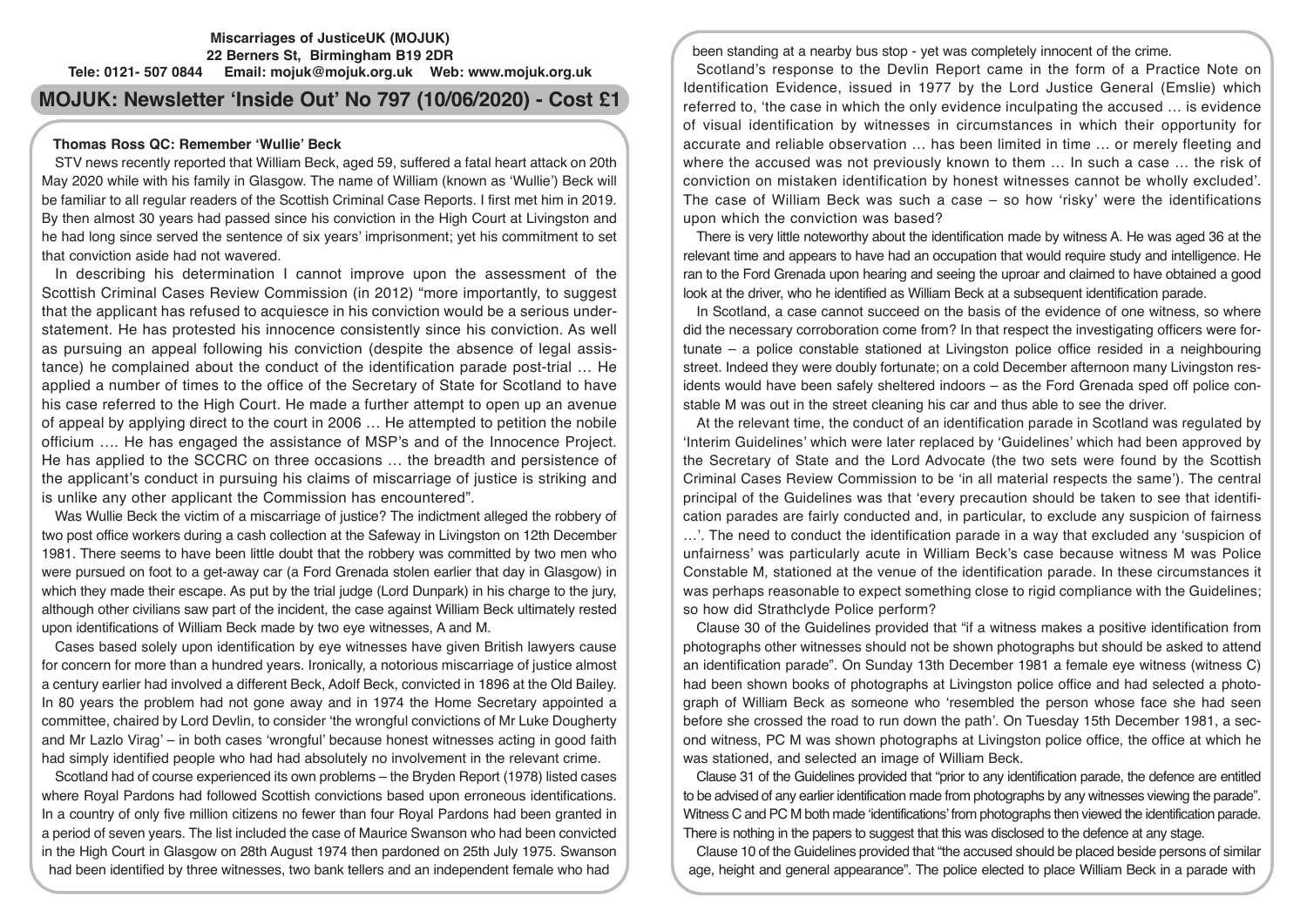five stand-ins; the minimum number permitted by the Guidelines. The Scottish Criminal Case Review Commission later agreed that "one of the stand-ins selected was not sufficiently similar in general appearance to be a suitable stand-in in terms of the Guidelines".

Further, the Guidelines had clauses designed to prevent officers 'connected with the enquiry' assisting with the entry and exit of witnesses. One of the officers who assisted with the entry of witnesses that day was DC P – stationed at the same police office as PC M and involved in the arrest of William Beck earlier that day. The solicitor who protected William Beck's interests at the Identification Parade had responded to the entry of PC M to the parade room by immediately noting upon his papers 'ID too positive – ID without even looking down parade'. In short, in a case that depended upon the absolute minimum of two sources of evidence linking William Beck with the crime, no fewer than four arguable irregularities can be identified in the conduct of the identification parade.

Add into the mix the fact that the getaway car was also seen by witness L, who had observed the face of the driver and described him as having "a moustache … about 40 years old". Mr Beck had no moustache and was aged 20. Having viewed the parade L had been prepared to state "I would say that the driver was not on that parade". L was not called as a witness.

William Beck believed that he had been badly treated by the Scottish criminal justice system and there were other unfortunate events which added fuel to his fire. The trial judge had erred in directing the jury upon reasonable doubt telling them "for a verdict of guilty you need not be absolutely certain of guilt, and I emphasise, not absolutely certain, but you must be reasonable certain". He had also made a slip of the tongue in dealing with the subject of majority verdicts "for a verdict of guilty you need a majority of eight … it really doesn't matter so long as there is a majority of 8 in favour of an acquittal verdict". William Beck was convicted by majority verdict.

The three judge bench that (in 2006) refused to extend the time limit within which to lodge an appeal included the son of the trial judge. The opinion of the court refusing leave to appeal was delivered by the counsel who had appeared for the Crown as advocate depute when the original appeal against conviction was refused in 1982. Given that his appeal had previously been argued (albeit without the benefit of legal representation) and refused, any combination of judges would have resulted in an identical outcome but mature legal systems operate on the basis that even a suspicion of bias should be avoided.

When he attempted to petition the Nobile Officium of the High Court in January his application for a warrant for service was refused by a single judge. When the review came before a court of five judges the Crown was not represented - there was no advocate depute in court.

I have no reason to doubt that both A and M genuinely and sincerely believed that William Beck was the driver of the get-away car but when dealing with identification evidence sincerity is part of the problem. As Lord Gardiner put it in a House of Lords Debate in 1974, "the danger of identification is that anyone in this country may be wrongly convicted on the evidence of a witness who is perfectly sincere, perfectly convinced that the accused is the man they saw, and whose sincerity communicates itself to the members of the jury who therefore accept the evidence".

Equally, I have no reason to doubt William Beck's assertion that he was innocent. It would not mean that witnesses A and M were dishonest, merely that they made an error of identification. The state would not have wasted resources on the Devlin and Bryden Committees if many errors of identification had not resulted in wrongful convictions in the past.

It is absolutely beyond doubt that William Beck lived the majority of his life like a person who had suffered a grave miscarriage of justice. I believe that no lawyer could have emerged from 30 minutes in his company with the same confidence in the trial and appeal process in Scotland.

#### **Supreme Court to Rule on 'Paedophile Hunters' Case**

A convicted paedophile who was snared by a vigilante group is to have his case examined at the UK Supreme Court. Judges at the UK's highest court will consider whether prosecutions based on the covert operations of "paedophile hunters" breach the right to privacy. Mark Sutherland, 37, believed he was communicating with a 13-year-old boy on the dating app Grindr. But in reality it was a 48-year-old man who was part of a group called Groom Resisters Scotland. The Supreme Court will hold a virtual hearing to consider the case and will issue its judgement later. It will decide whether covert sting operations by vigilante groups are a breach of the right to a private life and private correspondence under Article 8 of the European Convention on Human Rights (ECHR). The court defines "paedophile hunters" as self-appointed groups of vigilantes who impersonate children in order to expose people whom they consider to be sexual predators. It says some of these groups have attracted substantial online followings and debate in mainstream media.

#### S**ally Challen Can Inherit Controlling Husband's Estate, Rules Judge**

Caroline Davies, Gurdian: A woman who won an appeal over her conviction for murdering her controlling husband can inherit his estate, a judge has ruled. Sally Challen, 66, was given a mandatory life sentence in 2011 after being convicted of murdering Richard Challen, 61, of Claygate, Surrey in August 2010. Appeal judges quashed her murder conviction in February last year and ordered a new trial. She was released in June following a preliminary hearing for the new trial at the Old Bailey after prosecutors accepted her plea to manslaughter. She was sentenced to nine years and four months for manslaughter, but released after the judge concluded she had already served her sentence.

In a ruling on Wednesday, the judge Paul Matthews concluded that a rule barring people who kill from inheriting their victim's estate should be waived in her case. His decision followed a high court hearing in Bristol earlier this month. Challen had been in a relationship with her former car dealer husband for about 40 years, since she was 15 and he was 22, and they had two sons, the judge heard. She had beaten him to death with a hammer, and claimed she had suffered years of controlling and humiliating abuse. Matthews said Challen had been a victim of coercive control and suffered psychiatric illness. "The deceased's behaviour during their relationship and their marriage was by turns contemptuous, belittling, aggressive or violent," he said. "His response to any suggestion that she would divorce him was that he would limit access to their children. He would ignore her complaints about his behaviour or insist that she was mistaken and that she had not seen what she said she had seen," the ruling added.

Challen had considered suicide after killing her husband and had left a note saying she could not live without him. "These facts are extraordinary, tragic, and, one would hope, rare," the judge said. "They lasted 40 years and involved the combination of a submissive personality on which coercive control worked, a man prepared to use that coercive control, a lack of friends or other sources of assistance, an enormous dependency upon him by [Challen], and significant psychiatric illness." He added her husband had "undoubtedly contributed significantly" to the circumstances in which he died, and said he considered without his "appalling behaviour over so many years" she would not have killed him.

He left no will, and a major asset, the home they shared, had been jointly owned. Every case had to be decided on its merits, and not all victims of coercive control would necessarily be able to inherit, the judge said. "I emphasise that the facts of this terrible case are so extraordinary, with such a fatal combination of conditions and events, that I would not expect them easily to be replicated in any other," he added. The ruling means that Challen, and not the couple's sons, would inherit. A "major effect" of that would be that Challen would not have to pay inheritance tax. Challen's quilty plea to manslaughter was accepted on the grounds of diminished responsibility after a psychiatric report concluded she was suffering from an "adjustment disorder". The prospect of a retrial was seen as a key test of new laws on domestic abuse and coercive control introduced in 2015.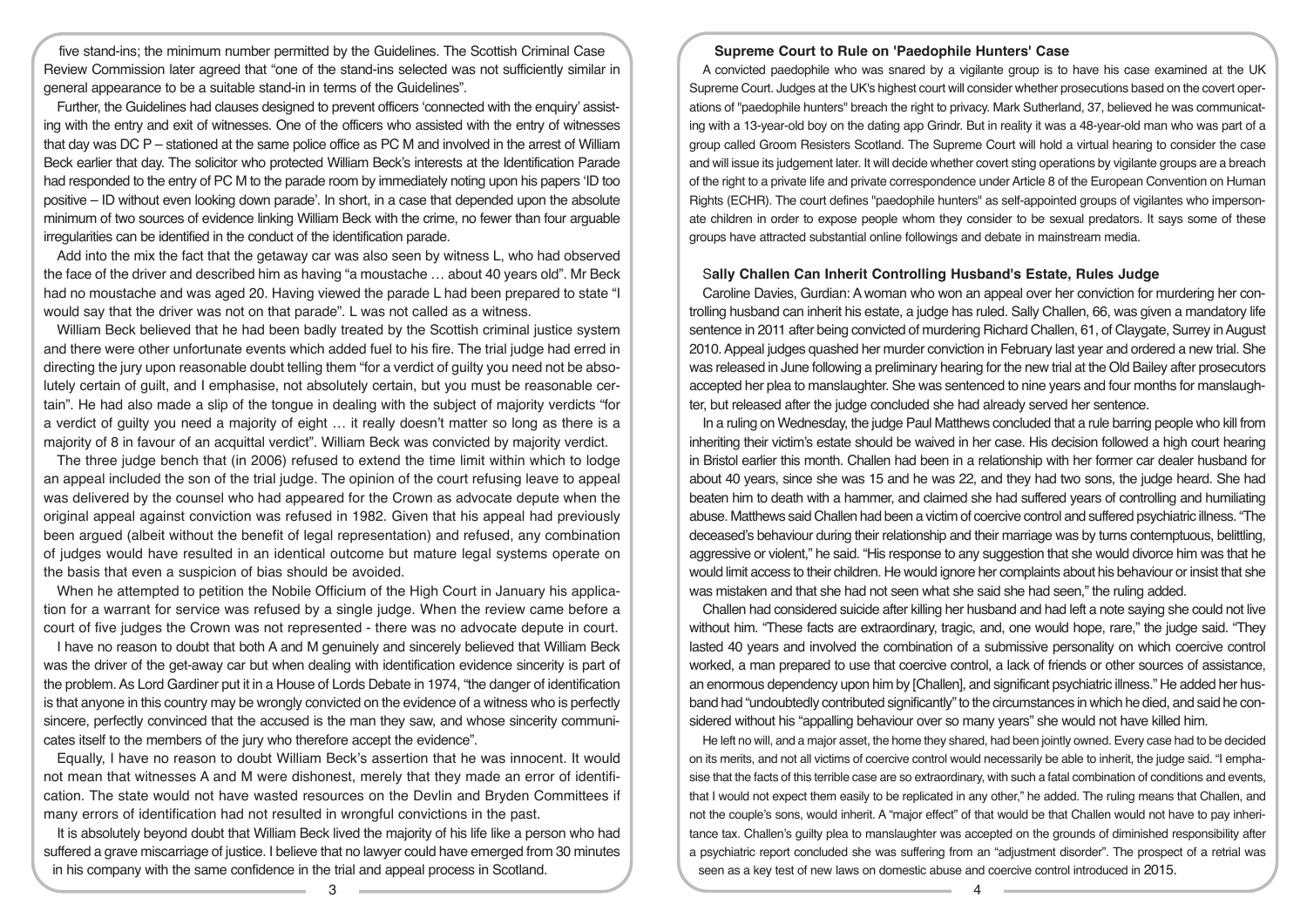#### **Prison Release Schemes Almost Impossible to Deliver, Says Watchdog**

Jamie Grierson, Guardain: Prisoners in England and Wales have been left confused by high-profile government announcements that led them to believe thousands of inmates would be temporarily released to mitigate the spread of the coronavirus behind bars, a prison deaths watchdog has said. The Independent Advisory Panel on Deaths in Custody (IAPDC) concluded the early release schemes were "hard to understand, difficult to explain and close to impossible to deliver", following a review of hundreds of messages sent by inmates to prison radio. On 4 April, the Ministry of Justice said up to 4,000 prisoners would be eligible for the end of custody temporary release (ECTR) scheme, in addition to freeing pregnant women and mothers of babies. The government also committed to releasing vulnerable prisoners, of whom there are about 1,200, through compassionate release.

Seventy-nine people have been released under the ECTR scheme, while about 22 pregnant women and mothers of babies have been freed and fewer than 10 vulnerable prisoners released. The IAPDC analysed more than 200 messages sent to prison radio at 55 prisons for its review. Launching the review, Juliet Lyon, the chair of the IAPDC, said: "Eligibility criteria and the convoluted process of early release are mired in complexity and risk aversion."

One of the messages read: "Everyone's frustrated. We're behind these doors, we don't know what's going on. We've stopped having updates now. I used to get updates every two days or so explaining what's going to happen. We're just frustrated because we don't know anything." Another read: "No sign of early release, no staff have any clue if it's even true but it's on the news." Another said: "I'm sure there is a lot of prisoners suffering from severe anxiety, isolating in their cells not knowing when they're going to be unlocked." Some of the messages expressed concern about a lack of personal protective equipment among staff. One message read: "I want to know why prison officers aren't wearing gloves, face masks and protection gear?Based on this review, the IAPDC made 10 recommendations, including streamlining and expediting the early release scheme to create the headroom needed to take active steps to protect life.

There were positive aspects highlighted by the review, with prisoners expressing a "high degree of respect and appreciation" for staff, while many vulnerable inmates spoke highly of the support. But the review revealed that the severely restrictive regime in place to curb the spread of the virus, which includes a ban on visits and just 30 minutes spent out of cells each day, is having a negative impact on prisoners' mental health and wellbeing. The panel recommends overhauling the process of release on compassionate grounds, given the low number of vulnerable prisoners released to date. Last week, the Guardian revealed there had been five suicides in six days in May, further raising concerns that the regime was taking a heavy toll on inmates' wellbeing.

A Prison Service spokesperson said: "As noted in this report and by Public Health England, our strong but necessary measures are working to limit the spread of the virus and save lives. We will announce plans to ease these measures safely in due course. We make no apologies for putting public safety first and ensuring all prisoners are subject to thorough assessments before they leave custody."

## **Poverty and Debt Driving Young Women to Self-Harm**

Denis Campbell, Guardian: Young women are being driven to self-harm as a result of poverty, debt and their struggles to pay household bills, research shows. Women aged 16-34 from the poorest backgrounds are five times more likely to harm themselves than those from the most well-off families, according to the study by NatCen Social Research. Its findings, released by the charity Agenda, show a close association between wealth and mental ill-health, and show that young women in

poverty are much more likely to suffer psychologically. Jemima Olchawski, Agenda's chief executive, said NatCen's research showed that the debate about the recent rise in mental health problems among young women – which often cites social media, exam stress and body image issues as negative influences – took too little account of deprivation.

"It's devastating to see such high and increasing levels of self-harm among young women, especially those living in poverty and facing deprivation. This is especially concerning as we move into an economic downtown," Olchawski said. "The increase in self-harm among young women is deeply worrying. Yet the discussion around this issue and women and girls' mental health is often very narrow, focusing on issues like social media rather than reflecting on wider causes. This research highlights the important relationship between self-harm and poverty." Agenda is an alliance of groups working to help young women and girls affected by abuse, poverty, poor mental health, addiction, homelessness and criminal justice issues.

There is mounting evidence that self-harm is on the increase in the population as a whole, and that teenage girls and young adult women are the most affected. The proportion of 16- to 24-year-old females who say they have self-harmed rose from 6.5% to 19.7% between 2000 and 2014, according to a previous study. NatCen, which based its findings on face-to-face interviews with more than 20,000 people in England, also found other stark differentials in mental health related to young women's financial circumstances. One in five women aged 16- 34 with serious money problems have self-harmed in the last year. Self-harm is three times higher in women who have fallen behind on utility payments or who have had utilities disconnected (13%) than among those who have not (4%). Women who say they do not feel safe in their neighbourhood are four times more likely to self-harm than those who do not.

Dr Mary-Ann Stephenson, the director of the Women's Budget Group, said: "This powerful report shows the strong links between poverty, mental health and self-harming for younger women. We know that young women are particularly likely to have been hit badly by the economic impact of Covid-19, since they are more likely to work in sectors like hospitality and retail that have been closed down." Men, especially middle-aged men, are more likely to kill themselves than women. However, the suicide rate among girls and young women aged between 10 and 24 has risen: in 2018 it was the highest on record. A recent report by Prof Sir Michael Marmot of University College London, called Health Equity in England Ten Years On, found that women in the poorest areas faced the worst health inequalities and that their life expectancy had fallen by 10% in the last decade.

Sally McManus, who led the research for NatCen, said: "People have become increasingly likely to report using non-suicidal self-harm as a way of coping and this increase is particularly apparent in young women. This report indicates that self-harm often occurs in the context of poverty and debt, especially for young women." Andy Bell, the deputy chief executive of the Centre for Mental Health thinktank, said: "This survey underlines that economic and social inequalities have a major impact on our mental health. Young women's mental health has deteriorated significantly in the last decade, and those who are most disadvantaged are at a far greater risk still. "The impact of Covid-19 on young women's mental health is likely to add extra pressure both now and in the coming months and years. It's vital that we take action now to protect mental health for all and reduce the inequalities that lie behind so much of the distress this survey has brought to light." A government spokesperson said: "We are absolutely committed to supporting everyone's mental wellbeing, especially during this unprecedented period. Vulnerable young women can continue to access mental health services, including virtually, and we have released new tailored guidance to help people deal with this outbreak through practical tips and advice."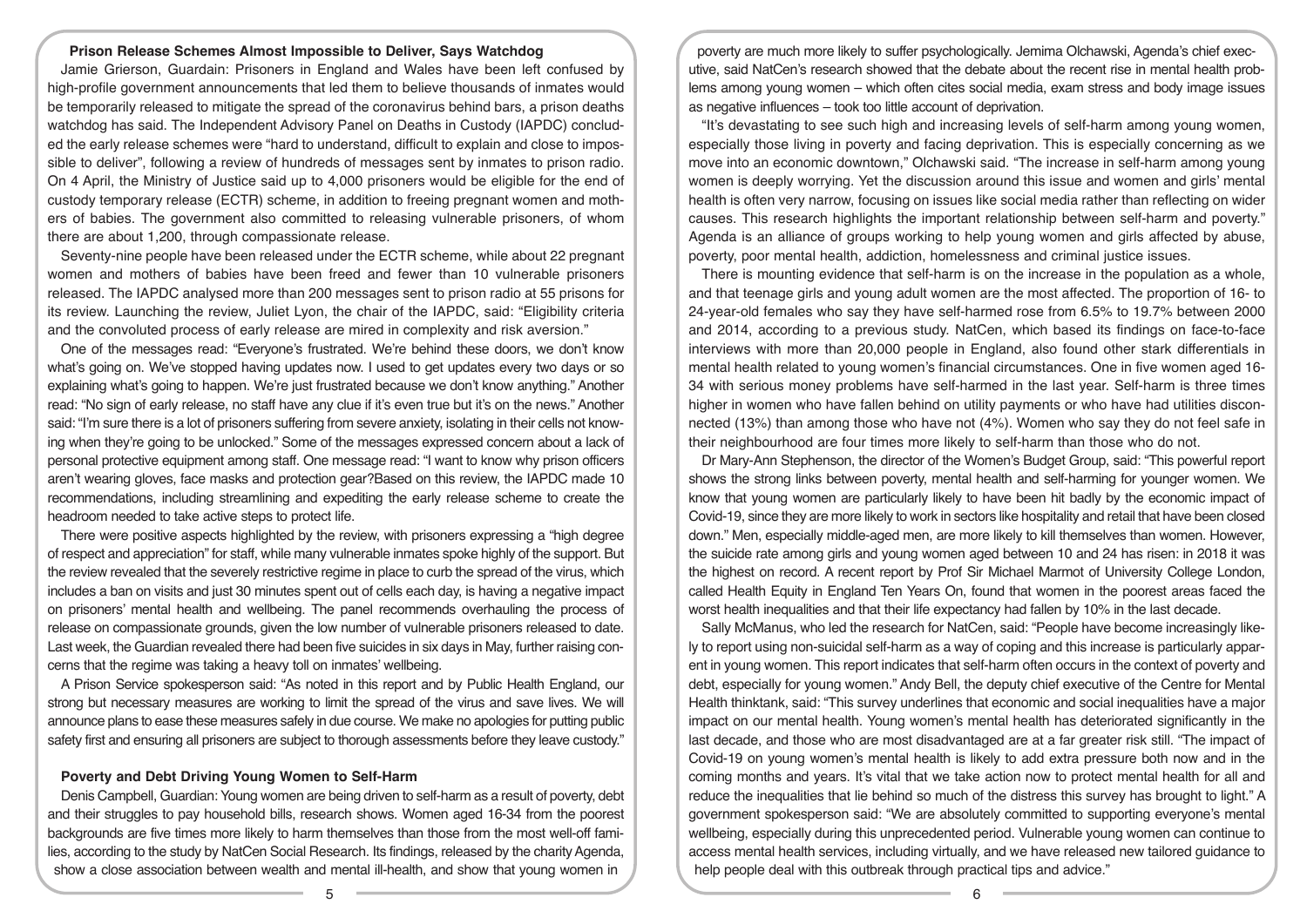# **Suspect's Right to Privacy Reinforced**

Kate Goold, Bindmans: In March 2015 we attended the Home Affairs Select Committee with our client Paul Gambaccini to make representations on pre charge bail and suspect anonymity pre charge- ie, when an individual is suspected of an offence but has not been charged, read more here. We argued that given the fact the police only require reasonable suspicion to arrest an individual, suspects should have a reasonable expectation of privacy given the devastating and disproportionate damage publicity at this stage could bring. Publicity does not only cause irrevocable damage to those with a public profile but to any individual. The subsequent fall out from publicity can result in the break up of families, the loss of employment and huge financial cost. That individual may not be charged, but the damage has been done. The Select Committee expressed concern but change was slow to come. This then came to a head when Sir Cliff Richard took action against South Yorkshire police after they, with a BBC helicopter filming from above, searched his property while he was abroad. Sir Cliff had not even been arrested or interviewed by the police at this stage. After the investigation concluded with no further action being taken, Sir Cliff took action against the police and the BBC and succeeded with the High Court finding that this was a "serious infringement on his privacy rights".

This view and greater legal certainty was provided by the Court of Appeal in an appeal brought by Bloombergs (ZXC and Bloombergs PLC 15 May 2020). In this case a confidential letter of request was sent from a UK investigative body to a foreign government requesting information. The letter of request made it clear this was a criminal investigation into bribery and corruption. Bloombergs published and the subject of the request-a CEO of the Corporate's subsidiary, brought a privacy claim. In this appeal Lord Justice Simon stated the Richard case was a "legitimate starting point" for the issue of privacy during a criminal investigation. The Court of Appeal rejected the suggestion by Bloombergs that businessmen involved in public companies lay themselves open to greater scrutiny and held that "those who have simply come under suspicion by an organ of the state have, in general, a reasonable and objectively founded expectation of privacy in relation to that fact….. The suspicion may ultimately be shown to be well-founded or ill-founded, but until that point the law should recognise the human characteristic to assume the worst (that there is no smoke without fire); and to overlook the fundamental legal principle that those who are accused of an offence are deemed to be innocent until they are proven guilty".

The Court of Appeal brought a human element to their judgment properly recognising the irremediable damage publicity of an investigation can have on both individuals and corporates. Lord Justice Simon did accept that there may be exceptional circumstances where publicity may be warranted, but this case did not exhibit any of those exceptional circumstances.

Media organisations have expressed concern about the "chilling effect" this judgment has on the ability the media and public have to scrutinise the affairs of a public company and also the ability for others to come forward if they know that wrong doing is suspected. Having heard all those arguments the Court of Appeal concluded the Article 8 rights- the right to private life -of the individual being investigated outweigh the Article 10 rights – the freedom of expression. The Court of Appeal gave robust support to the Sir Cliff Richard Judgment of Mr Justice Mann, but it is reported that Bloombergs have applied for permission to appeal to the Supreme Court given that Article 10 considerations have such importance in a democracy.

## **Pranjic-lvl-Luklc v. Bosnia and Herzegovina**

The applicant, Goran Pranjic-lvl-Lukic, is a national of Bosnia and Herzegovina who was born in 1962 and lives in Karlsruhe (Germany). The case concerned the applicant's complaint about being escorted by the police to involuntary psychiatric and psychological examinations during criminal proceedings against him. In 2004 the applicant was indicted for damaging the fac;:ade of his neighbour's house and for spitting at a police officer and verbally abusing another after they had been called to the scene. In 2011 the Municipal Court terminated the proceedings concerning the offence of damaging property as statute-barred and adjourned them in respect of the other offence of assaulting an official after a psychiatrist concluded that the applicant was incapable of standing trial because of mental health problems.

The criminal proceedings were resumed in December 2012, while non-contentious proceedings for the applicant's mandatory psychiatric treatment were still pending. The Municipal Court ordered that the applicant undergo psychiatric and psychological examinations, including his being forcibly escorted to those examinations on four occasions. In July 2013 the court decided to adjourn the proceedings and then in October 2016 to terminate them on the basis of medical reports which concluded that he had a permanent psychological illness.

Throughout the criminal proceedings, in a written objection to the Judicial Police Department and in an appeal to the Constitutional Court, the applicant unsuccessfully complained about his treatment by the judicial police when they escorted him for psychiatric examination, alleging that on one occasion he had been handcuffed in front of his ailing parents.

Relying in particular on Article 8 (right to respect for private and family life) of the European Convention on Human Rights, Mr Pranjic-lvl-Lukic alleged that the court orders for him to be escorted to involuntary psychiatric and psychological examinations had been unlawful because they had been issued when the decision terminating the non-contentious proceedings had not yet become final. Further relying on Article 3 (prohibition of inhuman or degrading treatment) of the European Convention, he also complained about being handcuffed when he was being escorted by four judicial police officers to one of his involuntary psychiatric examinations. Violation of Article 8, Violation of Article 3 Just satisfaction: 3,900 euros (EUR) for nonpecuniary damage and EUR 70 for costs and expenses

**NI: Around 200 People Interned in 1970s Bring Legal Proceedings After Adams Ruling** 

Lawyers for around 200 people who were interned between 1972 and 1975 will launch legal proceedings against the legality of their detention today following the Supreme Court's landmark ruling in R v Adams. Earlier this month, the court unanimously held that the interim custody order (ICO) made in respect of former Sinn Féin president Gerry Adams in 1973 was invalid because it had not been considered by a Secretary of State. Belfast-based Ó Muirigh Solicitors is now representing around 200 clients who believe that they were subject of an unlawful interim custody order which had not been considered by a Secretary of State. Solicitor Pádraig Ó Muirigh said: "In circumstances where it was the function and sole responsibility of the Secretary of State to properly consider each and every application for an Interim Custody Order, we will be putting the Secretary of State to his proofs to demonstrate such lawful consideration was given in relation to each of our clients.

"Since the Supreme Court judgement we have been reviewing our clients prison files and have found an absence of evidence of consideration of the applications by the relevant Secretary of State, whether during the tenure of William Whitelaw, Francis Pym or indeed Merlyn Rees who served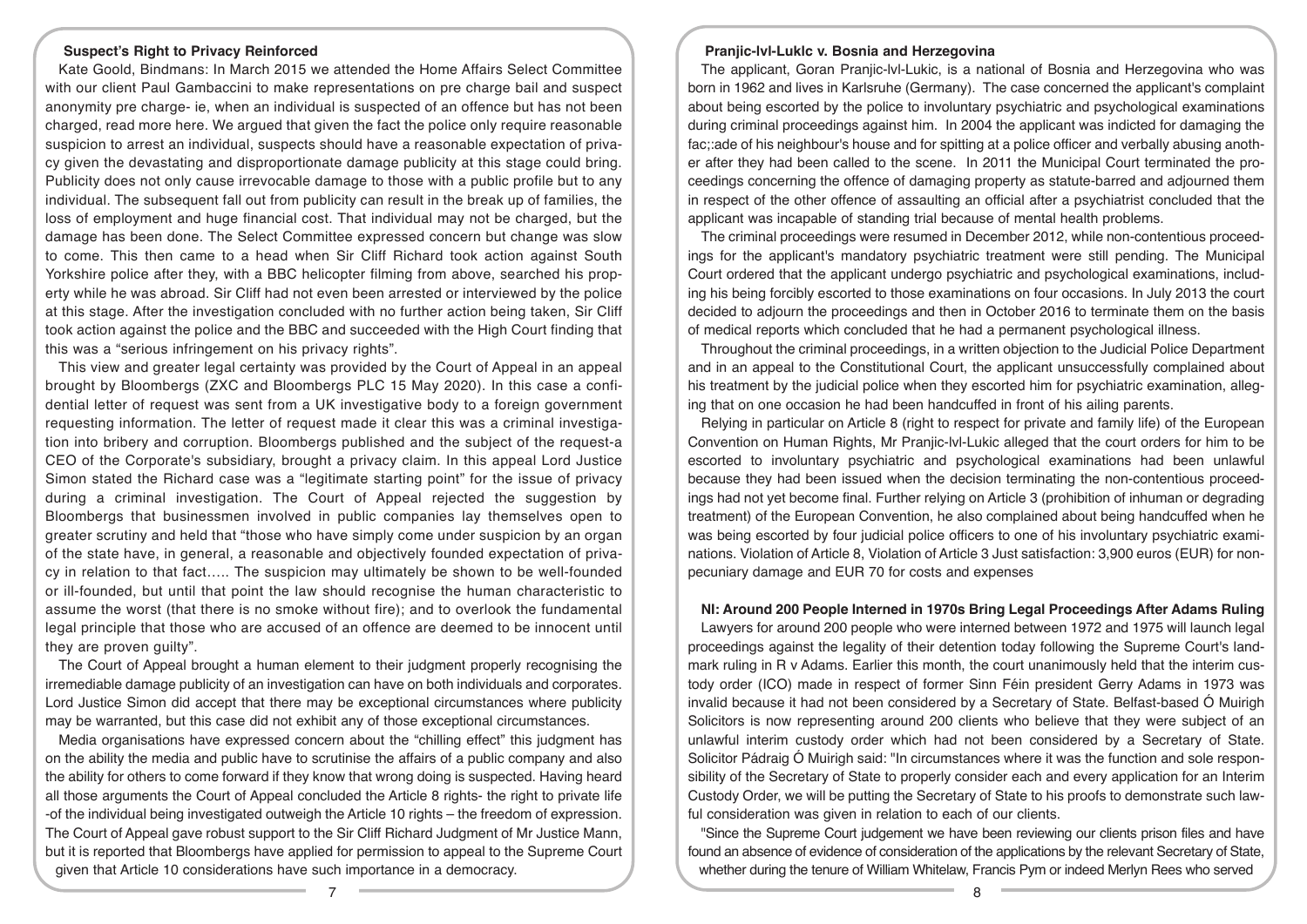as Secretary of State when internment ceased in late 1975. "We have also requested from the Crown Solicitors Office a complete, unredacted, copy of our client's entire internment papers and a copy of legal advices from the then JBE Hutton QC which featured in the R v Adams Court of Appeal and UK Supreme Court case. If we do not receive a satisfactory response we may issue proceedings in the High Court against the Secretary of State without further notice. We are also reviewing the lawfulness of the detention without trial of our around a further 200 clients from the 9th August 1971 until November 1972 under the earlier Civil Authorities (Special Powers) Act 1922. This recent judgement by the Supreme Court has again brought into fresh focus the failed policy of internment and its questionable legal framework."

#### **Police Seizure of 26,748 Bottles Of Baileys Cream Liqueur Violation of Article 1**

The applicant company, Avendi OOD, is a Bulgarian limited liability company based in Sofia which trades in alcoholic beverages. The case concerned the applicant company's complaint that the authorities had failed to comply with a final domestic court decision ordering the return of its merchandise, which had been seized as evidence in criminal proceedings. In January 2005 the Varna regional police carried out a search-and-seizure operation at a warehouse where merchandise belonging to the applicant company was stored. The police seized 26,748 bottles of Baileys cream liqueur belonging to the applicant company as evidence in ongoing criminal proceedings against a certain M.M. and S.S. who were suspected of storing merchandise subject to excise duty without the mandatory stamps. M.M. and S.S. were subsequently acquitted and the Varna District Court ordered the return of the seized bottles to the applicant company. The court's decision became final in December 2005.

However, the investigative and tax authorities continued to retain the bottles pending parallel proceedings against the applicant company for storing merchandise without the mandatory excise duty stamps and against an importing company and its representative for selling the beverages to the applicant company without the mandatory excise duty stamps.

The bottles were eventually returned to the applicant company in March 2007, by which time the shelf life of the bottles of liqueur had expired. The applicant company filed a claim for damages against the State, requesting that the tax authorities' decisions refusing to return the bottles be declared null and void and that it be awarded compensation for damage and lost profits, but the claim was unsuccessful. Relying in particular on Article 1 of Protocol No. 1 (protection of property) to the European Convention on Human Rights, the applicant company complained that it had been deprived of its property and had suffered pecuniary losses because of the failure to enforce a final domestic court decision in its favour, after a series of unlawful actions by the tax and prosecuting authorities. Violation of Article 1 of Protocol No. 1 Just satisfaction: The Court held that the question of the application of Article 41 (just satisfaction) of the Convention in so far as pecuniary damage resulting from the violation found is concerned was not ready for decision and reserved it for decision at a later date.

#### **Russia Must Reform Legislation That Puts Life Prisoners in Strict Imprisonment Regime**

In Chamber judgment in the case of N.T. v. Russia (application no. 14727/11) the European Court of Human Rights held, unanimously, that there had been: a violation of Article 3 (prohibition of inhuman or degrading treatment) of the European Convention on Human Rights. The case concerned the applicant's complaint about routine handcuffing and various aspects of his strict imprisonment regime, which had been applied to him for several years on the sole

grounds of his life sentence. The Court found in particular that the Government had neither justified the applicant's prolonged isolation, including solitary confinement, nor his routine handcuffing for more than five years. The applicant's situation had moreover been aggravated by the fact that he had been confined to his cell for about 22-and-a-half hours a day, without any other activity to do, such as work or education, and by the fact that he often had to carry a heavy lavatory bucket to empty it outside while still handcuffed. Overall, the applicant's treatment had to have caused him significant distress and had been inhuman and degrading. The Court considered that the violation found in the case disclosed a systemic problem which affected each life prisoner during the first ten years of his imprisonment and gave suggestions for the measures which could be taken for reform.

Principal facts: The applicant, Mr N.T., is a Russian national who is currently serving a life sentence in special-regime correctional colony no. 6 ("IK-6") in the village of Elban in the Khabarovsk Region. Mr N.T. started serving his sentence in special-regime correctional colony no. 56, located in the Lozvinskiy settlement in the Sverdlovsk Region ("IK-56"), in December 2010. He was automatically placed under the strict imprisonment regime, which applies to all life prisoners in Russia for at least the first ten years of their sentence. He was detained there for over seven years before being transferred to IK-6, where the strict imprisonment regime continued for several more months until the statutory period expired. During this time he was held in solitary confinement or a double cell with another prisoner. From the first day of his detention in IK-56 until the end of 2015, he was handcuffed each time he left his cell, and even when he had to empty his heavy 30-litre lavatory bucket into a cesspool outside the building, there When transferred to IK-6 in March 2018 he was put on the list of dangerous prisoners ("prisoners inclined to escape, attack, take hostages, commit suicide or self-injure"), and prison guards started to handcuff him again on a regular basis. being no sewerage system in the facility.

Decision of the Court Article 3 (inhuman or degrading treatment). All in all, the applicant had been segregated for years from the rest of the prison community, solely on the ground of his life sentence, either in isolation or by confinement in a double cell. His situation had been further aggravated by the fact that he had been confined to his cell for about 22-and-a-half hours a day, without any purposeful activity, such as work or education.

The Court had already held that all forms of solitary confinement were likely, in the long term, to have damaging effects, resulting in the deterioration of mental faculties and social abilities. Confinement in a double cell could have similar negative effects if both detainees had to spend years locked up in one cell without any purposeful activity, adequate access to outdoor exercise or contacts with the outside world. Detention in double cells in such conditions or prolonged isolation could therefore only be justified by particular security reasons. The Government had not, however, explained the reasons for the applicant's solitary confinement.

Nor had they provided any reasons to justify the systematic handcuffing of the applicant, apart from the fact that he had been on the list of dangerous prisoners from March 2018. That did not explain though why it had been necessary to use handcuffs on him from the date of his arrival at IK-56 in 2010, particularly as he had never breached prison discipline during the entire period of his detention in that facility. His routine handcuffing from 2010 to 2015, especially while being escorted around IK-56, a highly secure facility, had clearly exceeded the legitimate requirements of prison security. That situation had been aggravated by the fact that he had had to regularly carry a heavy lavatory bucket outside to empty it with his hands cuffed.

The isolation, limited outdoor exercise and lack of purposeful activity had to have resulted in intense and prolonged feelings of loneliness and boredom for the applicant which could have led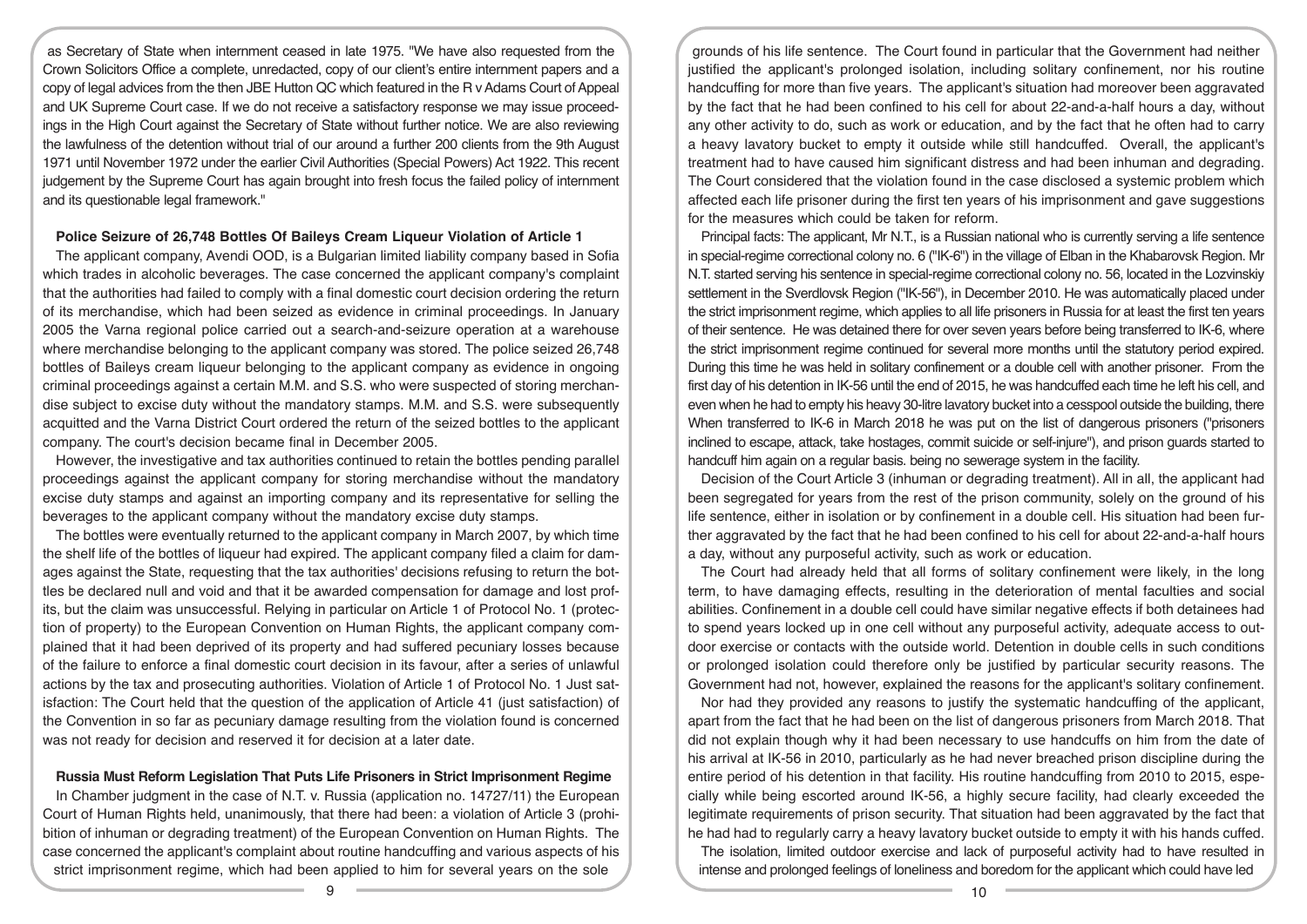to his being institutionalised, while the routine handcuffing had diminished his human dignity and caused him anguish. Such a situation had to have caused significant distress to the applicant which had gone far beyond the unavoidable suffering and humiliation inherent in life imprisonment. The Court concluded that that had amounted to treatment proscribed by Article 3. There had therefore been a violation of Article 3 of the Convention on account of the inhuman and degrading treatment to which the applicant had been subjected under the strict imprisonment regime.

Article 46 (binding force and enforcement): The violation found in the applicant's case stemmed in large part from the relevant provisions of the the Code for the Execution of Criminal Sentences, which disclosed a systemic problem affecting each life prisoner during the first ten years of his imprisonment. Taking into account the urgent need to grant such prisoners speedy and appropriate redress at domestic level, the Court decided to outline measures that could be instrumental in resolving the structural problem in compliance with the Convention.

Such measures could include removing the automatic application of the strict imprisonment regime to all life prisoners and putting in place provisions which imposed - and maintained the regime only on the basis of an individual risk assessment of each life prisoner and for no longer than strictly necessary. It could also be envisaged that certain aspects of the strict regime be mitigated, particularly those concerning physical restrictions, the isolation of life prisoners and their access to social and rehabilitation activities. Just satisfaction (Article 41). The Court held that Russia was to pay the applicant 3,000 euros (EUR) in respect of nonpecuniary damage and EUR 1,000 in respect of costs and expenses.

## **Potoroc v. Romania**

The applicant, loan Potoroc, is a Romanian national who was born in 1953 and lives in Bucharest. He suffers from various medical disorders, including in particular brain damage following several strokes, and has to use a wheelchair. The case concerned the applicant's conditions of detention despite being seriously ill. Mr Potoroc was convicted in a final judgment in 2009 for his involvement in international drug trafficking and sentenced to 15 years' imprisonment. He was placed off and on in prison hospitals during his detention until his release in 2017 after a European Court judgment found that the criminal proceedings against him had been unfair (Potoroc v. Romania, no. 59452/09, of February 2017) and he applied for a review of the decision sentencing him to imprisonment.

There had in the meantime been several sets of proceedings concerning the interruption of the execution of his sentence on health grounds. Following a first set of proceedings, a court ordered his release in 2012 on account of his "dreadful" state of health.

However, he was returned to prison in 2015 when the authorities applied for a reassessment of his health in a second set of proceedings and it was found that adequate medical care was available in prison. In 2016, in a third set of proceedings, a court dismissed the applicant's further request for release, while in a fourth set of proceedings, his request to be transferred to a hospital was granted. The courts relied in the decisions on several medical reports finding that the prison healthcare system was able to cater for the applicant's needs, but that he needed constant help, which should be provided by a personal assistant.

Relying on Article 3 (prohibition of inhuman or degrading treatment), Mr Potoroc alleged that his continued detention had amounted to exceptional hardship owing to his advanced age, significant health problems, and the inadequacies of the medical treatment he had received in prison. He complained in particular that he had never been provided with a personal assis-

tant and that help from fellow inmates had been inadequate. Violation of Article 3 - concerning the compatibility of the applicant's state of health with his detention from 9 March 2015 until 20 September 2017. Just satisfaction: EUR 3,000 (non-pecuniary damage)

## **HMP The Verne - Weaknesses in Provision of Activities and Health Care**

A prison in Portland in Dorset holding men convicted of sexual offences, was found to be safe, with low violence and self-harm, and respectful. Inspectors, however, found weaknesses in the provision of activities for the men held, as well as in some aspects of health care. Peter Clarke, HM Chief Inspector of Prisons, said the inspection of The Verne, a former immigration removal centre, in February 2020 had led to a positive report. "Outcomes were good, our highest judgement, in our healthy prison tests of safety and respect, not sufficiently good in purposeful acivity and reasonably good in rehabilitation and release planning."

Few prisoners reported feeling unsafe and when violence or antisocial behaviour did occur, incidents were investigated well and victims received good support. Managers had worked effectively with prisoner peer support workers to promote a safe community ethos. "It was this sense of community and the positive relationships between staff and prisoners which encouraged good behaviour," Mr Clarke said. Relationships between staff and prisoners were among the best inspectors had seen: 97% of prisoners reported that most staff treated them with respect. Living conditions were good and residential units were clean and well equipped.

Health care provision, however, was less positive. It had taken too long for NHS commissioners to carry out a health needs assessment to reflect the needs of the prisoners. Mr Clarke said: "As a result, the health services team was under-resourced and was unable to meet the needs of the population." Prisoners were never locked in their rooms and had free access around the site for over nine hours a day. However, there was not enough activity to occupy all prisoners and, in addition, the education curriculum did not meet their needs. Too many prisoners were unemployed at the time of the inspection. While behaviour, attitudes to learning and punctuality were good, there needed to be more focus on progressing learners to the next stage of their education and better support for those with additional learning needs.

Support for prisoners to maintain contact with their family and friends was reasonable, though facilities for visitors were basic. Public protection procedures were reasonable but inspectors identified weaknesses in implementing contact restrictions, which needed to be addressed.

#### **June 2020 SAFARI Newsletter**

CPS Reports: A report from HM Crown Prosecution Service Inspectorate (HMCPSI) in Dec 2019 (https://tinyurl.com/safari-72) has said that the steep decline in rape convictions in England and Wales is partially due to a lack of resources which has left the criminal justice system "close to breaking point". The report was commissioned as part of an emergency, 'End-to-End' rape review overseen by the National Criminal Justice Board (CJB), which brings together the Ministry of Justice, Home Office, law enforcement agencies and senior members of the judiciary. But there's a problem, and it's a problem that the legal system has had for very many years. They seem to assume that every allegation is true and the person being accused is lying. When conviction numbers drop, instead of being happy that innocent falsely accused people have been correctly exonerated, they claim that the percentage of "successful" convictions is too low, so they fight for powers to make convictions easier.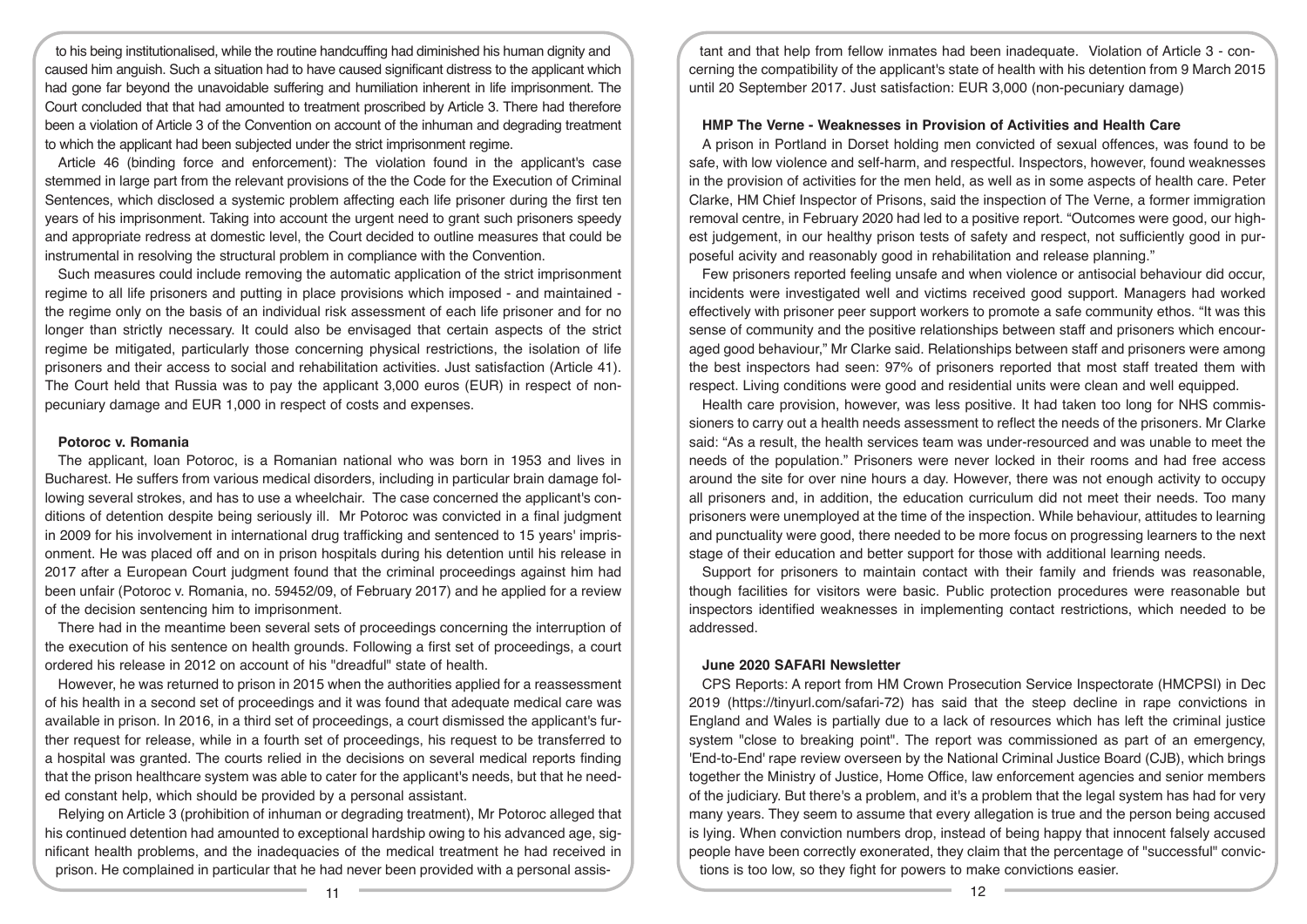There seems to be a complete lack of comprehension that quantity does not equal quality. They request more funding to help them achieve higher conviction rates, while the falsely accused person struggles to obtain enough funds to defend themselves. There needs to be equality of arms; the prosecution and defence need to have the same level of access to the tools that will help prove innocence or guilt. It is a complete fallacy to state that there are sufficient safeguards to protect the innocent. In sex-offence cases, where an accuser's uncorroborated word can be sufficient to convict, and the jury are left "choosing whom to believe"; and when the Court of Appeal choose to disbelieve retractions of those original allegations, it is now vital to be able to prove your innocence conclusively.

The report itself appears to assume that all reported rapes really occurred, stating that there has been an increase of 42.5% in the number of reported rapes, but a decrease of 22.6% in the number of cases charged. But, where there is such an incentive to make false accusations (thousands of pounds in compensation from the CICA for rape), how sure can anybody be that the 42.5% increase in reporting is due to more genuine complainants coming forwards, as opposed to more false accusations being made? The report states that delay in bringing cases forward can be a significant cause of cases not being charged, and says: "There was some evidence that in cases which had been delayed, the complainant withdrew their support." Many of those cases may have been false accusations with the accuser thinking better of their actions (thankfully) before charging took place.

SAFARI does, of course, appreciate that some guilty people are either not being charged, or being acquitted, but the system must never forget that wholly innocent people are also being convicted with little prospect of a successful appeal. Ironically, the HMCPSI report of January 2020 (https://tinyurl.com/safari-73) finds that the CPS is still failing in its duty of disclosure. This follows on from some high-profile cases which very nearly resulted in yet more innocent victims being wrongly convicted when vital evidence was only disclosed at the 11th hour. The report says that the CPS's disclosure of evidence is still sub-standard; in more than half of the criminal cases looked at, the CPS's charging advice did not deal properly with unused material; and in only 16% of cases where police performance was sub-standard did prosecutors identify the failing and feed this back at the charging stage. Some aspects of the CPS's performance were said to "show continuous improvement", in some areas performance was "very low, and although there was progress, there is still a long way to go before an acceptable standard is reached." Caroline Goodwin QC, chair of the Criminal Bar Association, said: "If this report had given the equivalent of an Ofsted grading for a school it would still, tragically, not move out of the bottom-ranked 'failing'.

Criminal defence barristers are still not paid for the many hours spent examining unused material. It is this task, within what the inspectorate reveals as a still failing system due to starved and inadequately trained professionals at both police and CPS, that is often the difference between liberty and imprisonment." Amanda Pinto QC, chair of the Bar Council, said the report was 'not reassuring'.

*The False Allegations Support Organisation (FASO)* is trying to keep their website (http://www.false-allegations.org.uk), and FaceBook page updated with virus and Courts issues. They continue to respond to phone calls (on 0844 335 1992 - please note this is not a free number) 6 pm - 10 pm, Mon-Fri); letters (FASO c/o 176 Risca Road, Crosskeys, Newport, NP11 7DH); and eMail: support@false-allegations.org.uk.

*MPs who care:* (1) Philip Davies, MP for Shipley, put a written question about the

Domestic Abuse Bill on 28th Apr 2020 as follows: "Another amendment I will be tabling would extend the definition of domestic abuse to include parental alienation. This is where one parent deliberately alienates the other parent from a child. I have heard horrific stories affecting parents and children, which I would love to expand on today but cannot because of the time available. However, if we are to save future generations of children from having non-existent relationships with one of their parents, something needs to be done, and my amendment would be a start. I also want to amend the Bill so that false allegations of domestic abuse would be classed as domestic abuse in their own right. Some parents have their reputations and lives trashed by malicious, vexatious accusations, particularly in relation to domestic abuse. By including false allegations of domestic abuse in the definition of domestic abuse, we can hopefully reduce the instances of this occurring. The definition of domestic abuse should also include cases where one parent deliberately denies the other parent contact with their children for no good reason. As far as I am concerned, this is just as abusive as other forms of abuse that are regularly mentioned; it causes significant distress, upset and harm. In some cases the harm is so bad that it can tragically lead to suicide." MPs who care: (2) Sir Gary Streeter MP wrote to a SAFARI reader: "I will certainly consider the points you make in your letter in relation to future improvements to the Criminal Justice System. I do recognise the point that you make that some defendants are also victims because allegations against them are false. I will ensure that government takes this into account in considering the new Victims' Law."

*The APPG (All-Party Parliamentary Group) on Miscarriages of Justice* held a meeting in the House of Commons on 4th February 2020 about defective forensic science being used in the justice system. The APPG heard from Louise Shorter (Inside Justice), Professor Carole McCartney (Northumbria University), Dr Gillian Tully (Forensic Science Regulator), Professor Ruth Morgan (University College London), and Professor Angela Gallop CBE (Forensic Access). Defective forensic science is one of the biggest causes of miscarriages of justice today. Since the abolition of the Government-run Forensic Science Service, vital forensic investigation is now entrusted to private laboratories, which can put commercial viability before justice.

Inside Justice (info@insidejustice.co.uk, Inside Justice, One Business Village, West Dock Street, Kingston upon Hull, East Yorkshire, HU3 4HH, Tel: 020 3961 8790, https://www.insidejustice.co.uk) is a not-for-profit investigative unit that explores alleged miscarriages of justice. Louise Shorter said that resources are tight, and confidence in forensic science needs to be maintained. With the correct strategy for exhibits, and a diligent pathologist, much more useful evidence is possible. 'Tapings' at the scene of crime, i.e. gathering debris with sticky tape, can provide excellent evidence of fibre presence and often DNA, but because Touch DNA (which uses very small samples) is now possible, tapings are not considered valuable enough to justify the cost. In a recent case where material was requested to investigate, tapings and a carrier bag with blood and fingerprints had already been destroyed, and vital evidence was either contaminated, or police would not release it. The cost to the public purse of a wrongful conviction with CCRC involvement or Judicial Review and referral to Court of Appeal is orders of magnitude higher than a thorough forensic investigation. If exhibits are kept, the work is easily achieved at a fraction of the cost. There is an acknowledged burden on the police to store samples, but this needs careful organisation and sufficient space. In 2017 Louise circulated a questionnaire to 43 police forces as part of her MSc. It was clear most of them either did not comply with rules or followed the wrong policy. Only two followed the guidelines correctly. The exercise was repeated in 2019, and the result was better but still not perfect. The

13 14